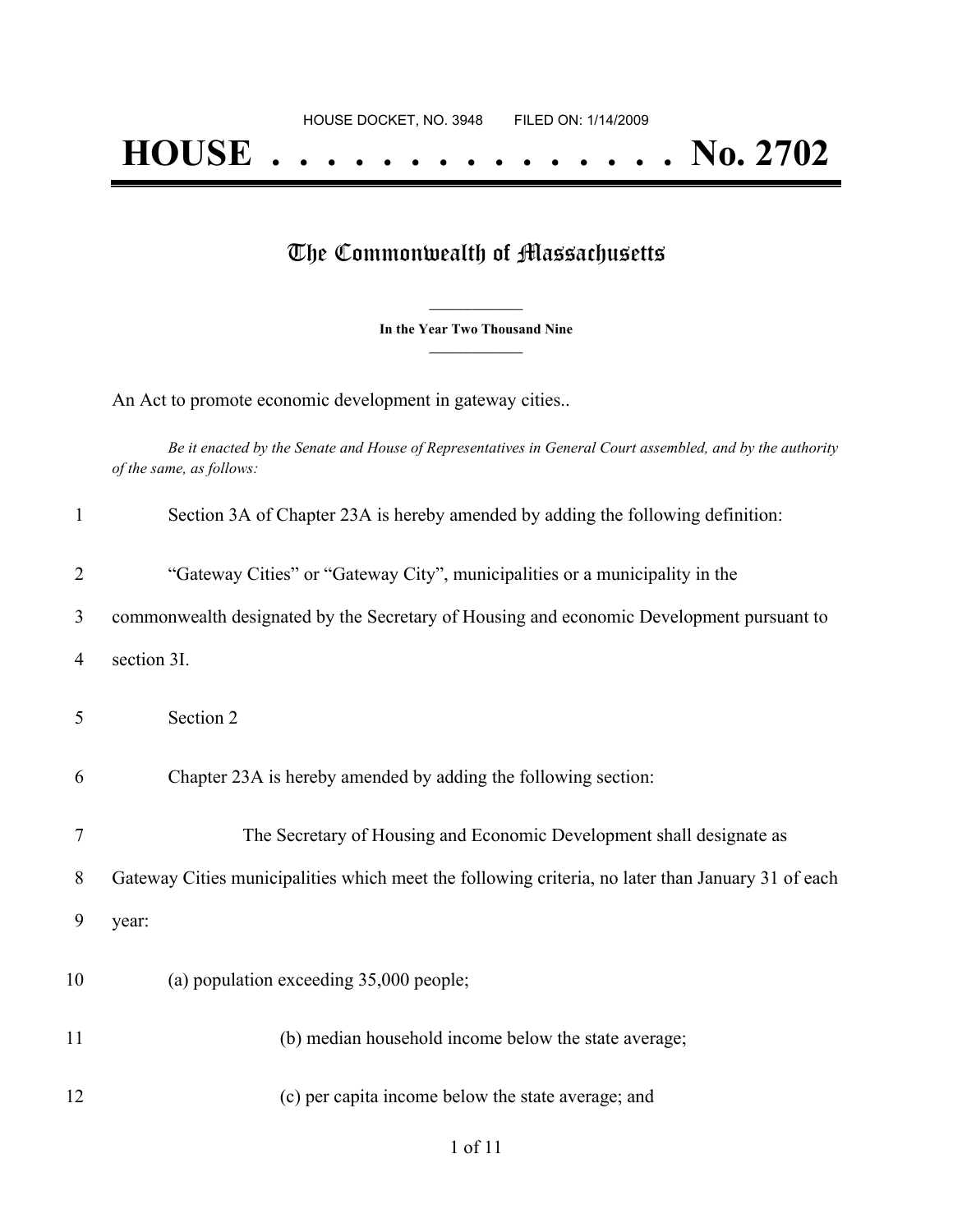| 13 | (d) percentage of the city or town's population having attained a                          |
|----|--------------------------------------------------------------------------------------------|
| 14 | bachelor's degree or higher below the state's average.                                     |
| 15 | Any municipality named a Gateway City shall remain a Gateway City for at                   |
| 16 | least three consecutive calendar years.                                                    |
| 17 | Section 3                                                                                  |
| 18 | Section $6J(b)(1)(i)$ of Chapter 62 is hereby amended by striking the words "an amount     |
| 19 | not to exceed \$50,000,000 per year" and inserting in its place the following words: "an   |
| 20 | unlimited amount for Gateway Cities as defined in Chapter 23A, and an amount not to exceed |
| 21 | \$100,000,000 annually for all other municipalities combined."                             |
| 22 | Section 4                                                                                  |
| 23 | Section $38R(b)(1)(i)$ of Chapter 63 is hereby amended by striking the words "an amount    |
| 24 | not to exceed \$50,000,000 per year" and inserting in its place the following words: "an   |
| 25 | unlimited amount for Gateway Cities as defined in Chapter 23A, and an amount not to exceed |
| 26 | \$100,000,000 annually for all other municipalities combined."                             |
| 27 | Section 5                                                                                  |
| 28 | Chapter 63 is hereby amended by adding the following:                                      |
| 29 | Definitions-                                                                               |
| 30 | "Commissioner" means the Commissioner of the Department of Revenue as described in         |
| 31 | Section 2 of Chapter 14                                                                    |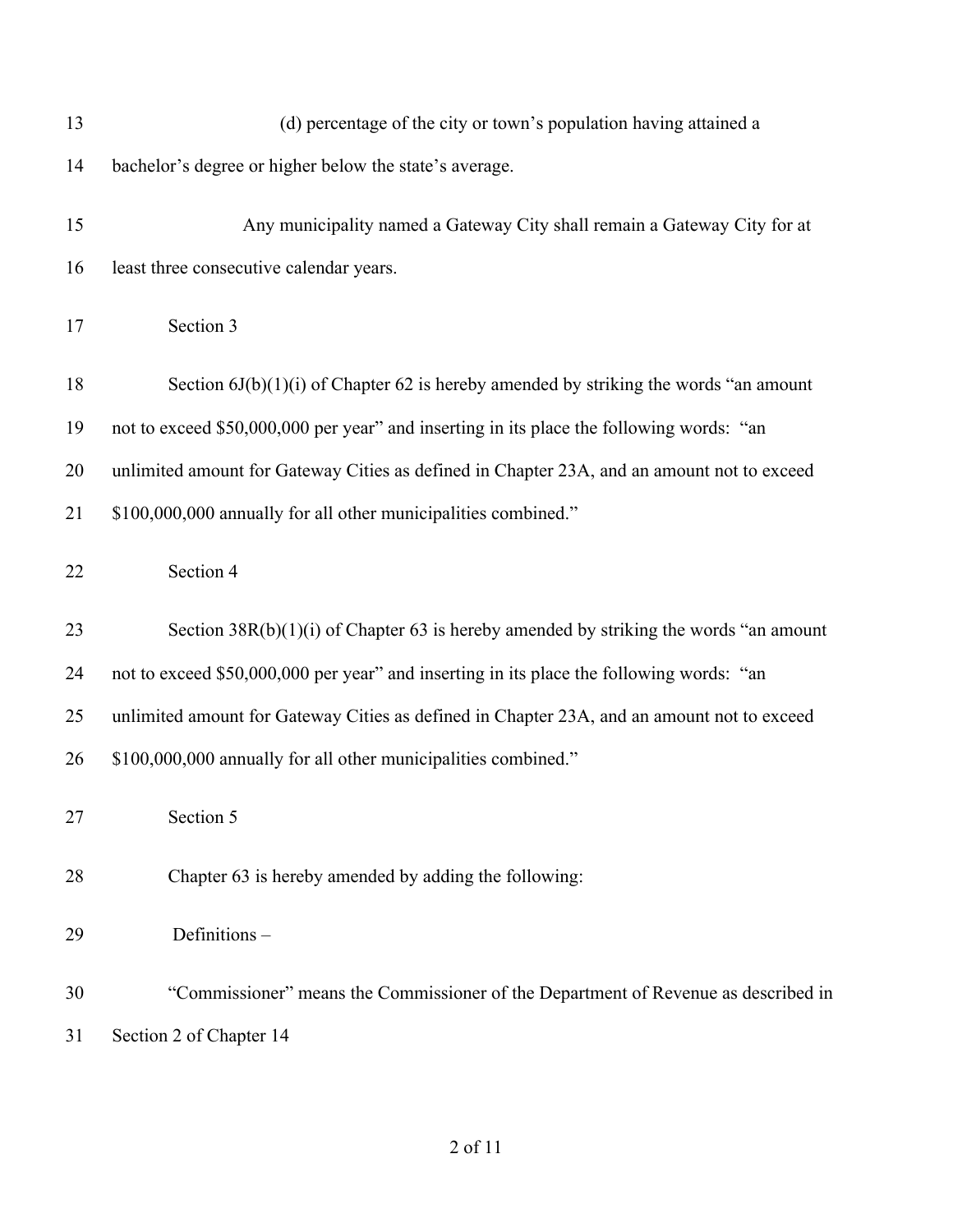"Department of Revenue" means the Massachusetts Department of Revenue as described in Section 1 of Chapter 14

| 34 | "Full-time employee" means, for the purposes of this Section only, an individual who is          |
|----|--------------------------------------------------------------------------------------------------|
| 35 | employed for consideration for at least an average of thirty-five hours a week, who renders any  |
| 36 | other standard of service generally accepted by custom or specified by contract as full-time     |
| 37 | employment, or who is employed for consideration for such time or renders such service but is    |
| 38 | on family or medical leave under the federal Family and Medical Leave Act of 1993, Pub. L. No.   |
| 39 | 103-3, 107 Stat. 6, as amended, or on active military duty reserve or Massachusetts national     |
| 40 | guard service.                                                                                   |
| 41 | "New employee" means, for the purposes of this Section only, a full-time employee first          |
| 42 | employed by a taxpayer in the project that is the subject of the agreement after the taxpayer    |
| 43 | enters into a tax credit agreement with the tax credit authority under this section              |
| 44 | The Department of Revenue shall have the authority to provide a credit for a corporation         |
| 45 | against its corporate income tax to foster job creation in Gateway Cities in the commonwealth as |
| 46 | defined in Chapter 23A of these laws. The credit shall be claimed for the taxable years or tax   |
| 47 | periods specified in the taxpayer's agreement with the Department of Revenue. The amount of      |
| 48 | the credit available for a taxable year cannot exceed either \$2500 per new employee or ten      |
| 49 | percent $(10\%)$ of that corporation's state income tax                                          |
| 50 | A taxpayer or potential taxpayer who proposes a project to create new jobs in the                |

credit under this section. The Commissioner of the Department of Revenue shall prescribe the

commonwealth may apply to the Department of Revenue to enter into an agreement for a tax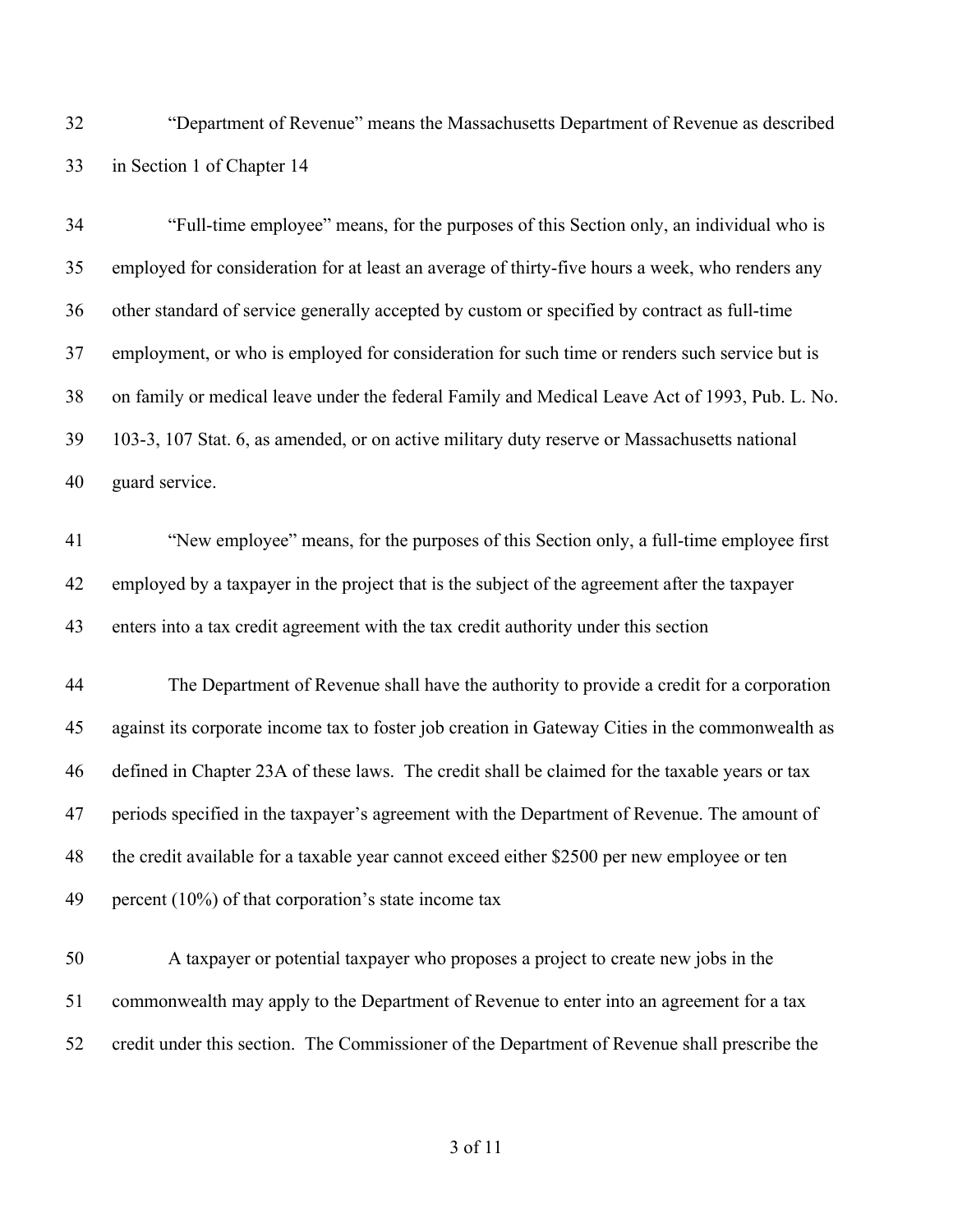| 53 | form of the application. After receipt of an application, the Department may enter into an         |
|----|----------------------------------------------------------------------------------------------------|
| 54 | agreement with the taxpayer for a credit under this section if it determines all of the following: |
| 55 | (1) The taxpayer's project will create new jobs in this state;                                     |
| 56 | (2) The taxpayer's project is economically sound and will benefit the people of this state         |
| 57 | by increasing opportunities for employment and strengthening the economy of this state; and        |
| 58 | (3) Receiving the tax credit is a major factor in the taxpayer's decision to go forward with       |
| 59 | the project.                                                                                       |
| 60 | An agreement under this section shall include all of the following:                                |
| 61 | (1) A detailed description of the project that is the subject of the agreement;                    |
| 62 | (2) The term of the tax credit, which shall not exceed ten years, and the first taxable year,      |
| 63 | or first calendar year that includes a tax period, for which the credit may be claimed;            |
| 64 | (3) A requirement that the taxpayer shall maintain operations at the project location for at       |
| 65 | least twice the number of years as the term of the tax credit;                                     |
| 66 | (4) A letter of support from the Mayor or Town Manager of the Gateway City in which                |
| 67 | the jobs will be created;                                                                          |
| 68 | (5) A specific method for determining how many new employees are employed during a                 |
| 69 | taxable year or during a calendar year that includes a tax period;                                 |
| 70 | (6) A requirement that the taxpayer annually shall report to the Commissioner of the               |
| 71 | Department of Revenue the number of new employees, the new income tax revenue withheld in          |
| 72 | connection with the new employees, and any other information the Commissioner may need; and        |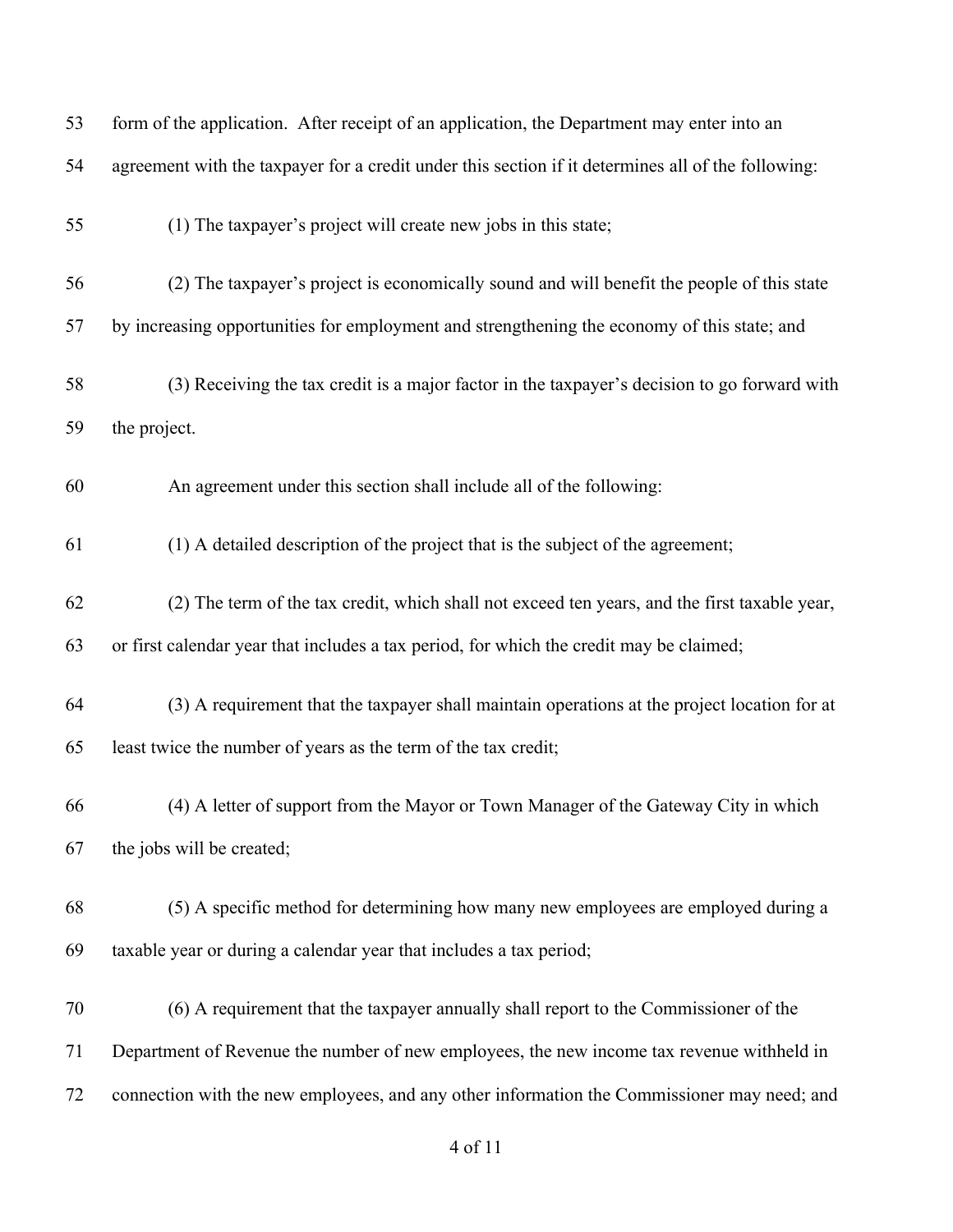(7) A provision requiring that the taxpayer shall not relocate employment positions from elsewhere in this state to the project site that is the subject of the agreement;

 If a taxpayer fails to meet or comply with any condition or requirement set forth in a tax credit agreement, the Department of Revenue may amend the agreement to reduce the percentage or term of the tax credit. The reduction of the percentage or term may take effect in the immediate taxable year in which the Commissioner of Revenue notifies the taxpayer in writing of such failure. If the taxpayer fails to annually report any of the information required by this section within the time required by the Commissioner, the reduction of the percentage or term shall take effect in the current taxable year.

 Projects that consist solely of point-of-final-purchase retail facilities, as defined by the Department of Revenue, are not eligible for a tax credit under this section. If a project consists of both point-of-final-purchase retail facilities and nonretail facilities, only the portion of the project consisting of the nonretail facilities is eligible for a tax credit and only the new income tax revenue from new employees of the nonretail facilities shall be considered when computing the amount of the tax credit. If a warehouse facility is part of a point-of-final-purchase retail facility and supplies only that facility, the warehouse facility is not eligible for a tax credit. Catalog distribution centers are not considered point-of-final-purchase retail facilities for the purposes of this division, and are eligible for tax credits under this section.

 Financial statements and other information submitted to the Department of Revenue by an applicant or recipient of a tax credit under this section, and any information taken for any purpose from such statements or information, are not public records subject to Massachusetts General Laws. However, the Commissioner of Revenue may make use of the statements and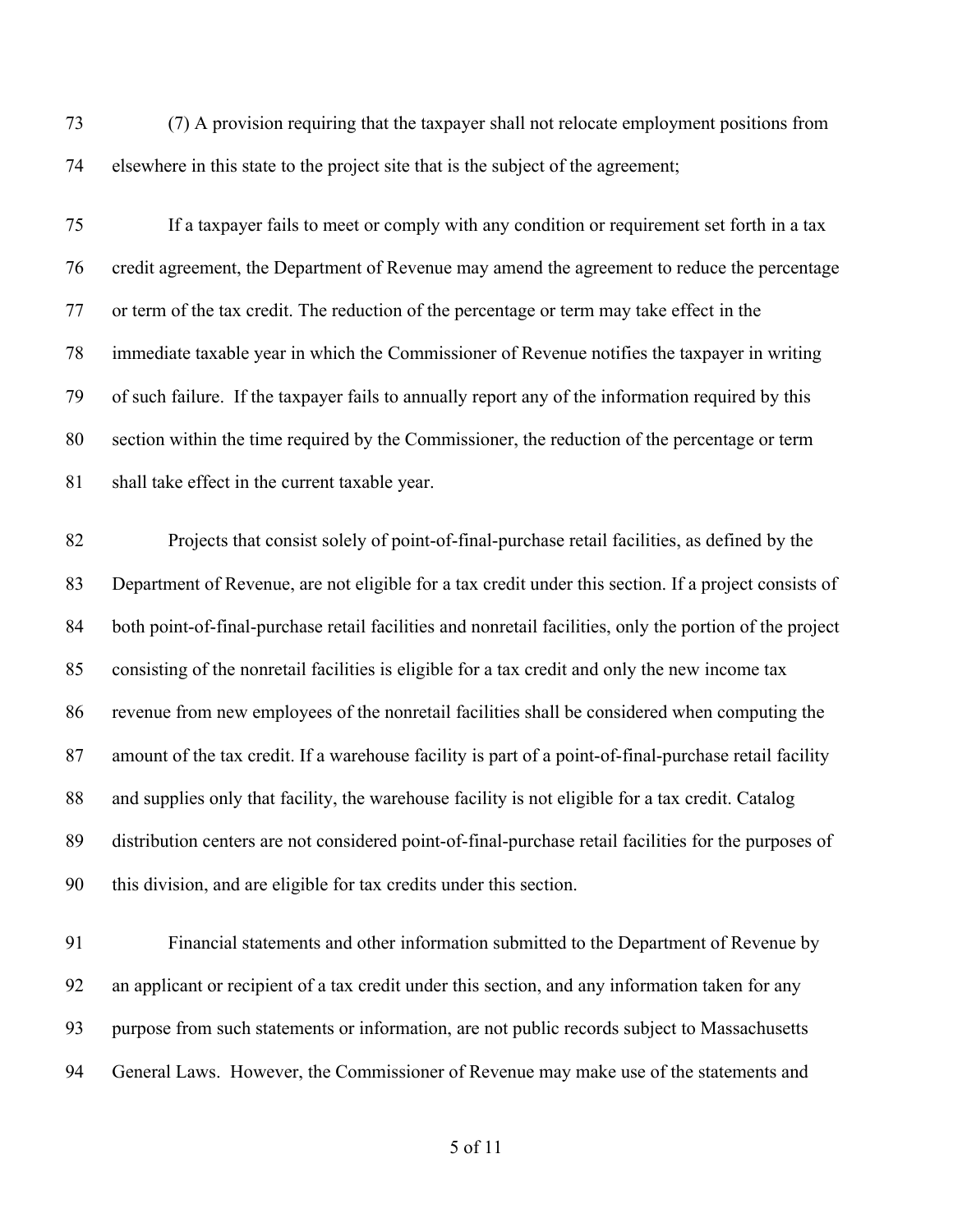| 95  | other information for purposes of issuing public reports or in connection with court proceedings |
|-----|--------------------------------------------------------------------------------------------------|
| 96  | concerning tax credit agreements under this section. The Commissioner shall preserve the         |
| 97  | confidentiality of the statement or information.                                                 |
| 98  | Section 6                                                                                        |
| 99  | Chapter 63 is hereby amended by adding the following section:                                    |
| 100 | Section 38U                                                                                      |
| 101 | (a) For the purposes of this section, unless the context clearly requires otherwise,             |
| 102 | the following words shall have the following meanings:-                                          |
| 103 | "Commissioner", the Commissioner of the Department of Revenue                                    |
| 104 | "Department", the Department of Housing and Community Development, or its successor              |
| 105 | agency.                                                                                          |
| 106 | "Gateway City", a municipality as defined by Chapter 23A                                         |
| 107 | "Gateway City housing project", a project to build, convert from non-residential uses or         |
| 108 | rehabilitate housing in a Gateway City.                                                          |
| 109 | "Secretary", the Secretary of Housing and Economic Development                                   |
| 110 | (b)(1) There shall be a tax credit for Gateway City housing projects. The department             |
| 111 | may authorize annually under this section the total sum of \$25,000,000 collectively amongst the |
| 112 | Gateway Cities as defined in Chapter 23A.                                                        |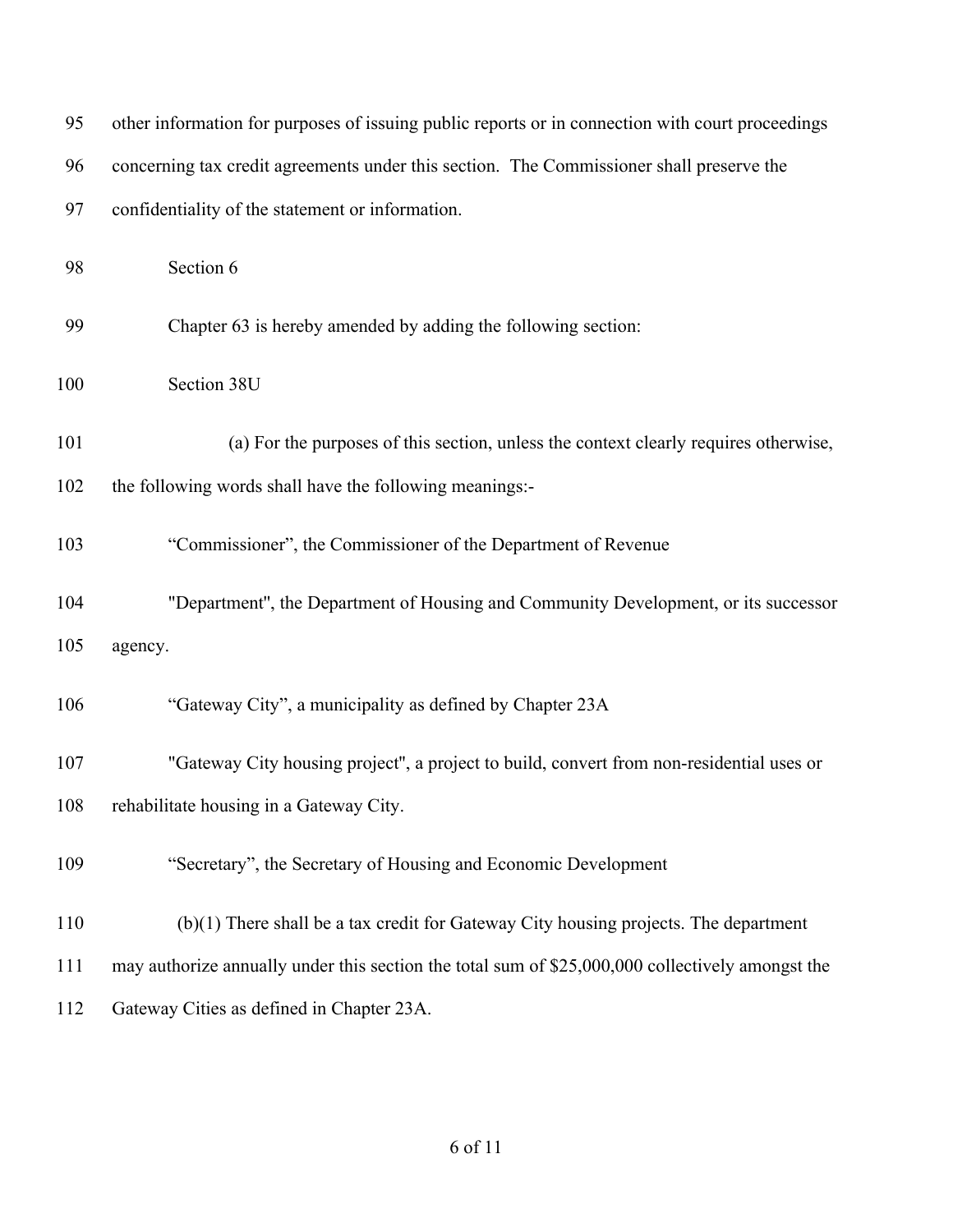(2) The department shall allocate the total available Gateway City housing project tax credit among as many qualified projects as fiscally feasible, with the goal of increasing market rate housing the commonwealth's Gateway Cities.

 (c)(1) The Gateway City housing tax credit shall be taken against the taxes imposed under this chapter, claimed equally for five years, subtracted from the amount of state tax otherwise due for each taxable period and shall not be refundable. The tax credit shall not exceed the amount of state tax owed annually by the claimant.

 (2) An owner of a Gateway City housing project shall certify to the commissioner the amount of credit allocated to such owner. The owner of the Gateway City housing project shall provide to the commissioner appropriate information as needed by the Commissioner.

 (d) The owner of a Gateway City housing project eligible for the Gateway City housing tax credit shall submit, at the time of filing the project owner's state tax return, a letter of support from the Mayor or Town Manager of the Gateway City in which the project is located, and a copy of the required statements issued by the department with respect to such Gateway City housing project. In the case of failure to attach the required statements, a credit under this section shall not be allowed with respect to such qualified Gateway City housing project for that year until the copy is provided to the Commissioner.

 (e) The Commissioner, through the promulgation of regulations, may require the filing of additional documentation necessary to determine the eligibility or accuracy of a tax credit claimed under the provisions of this section.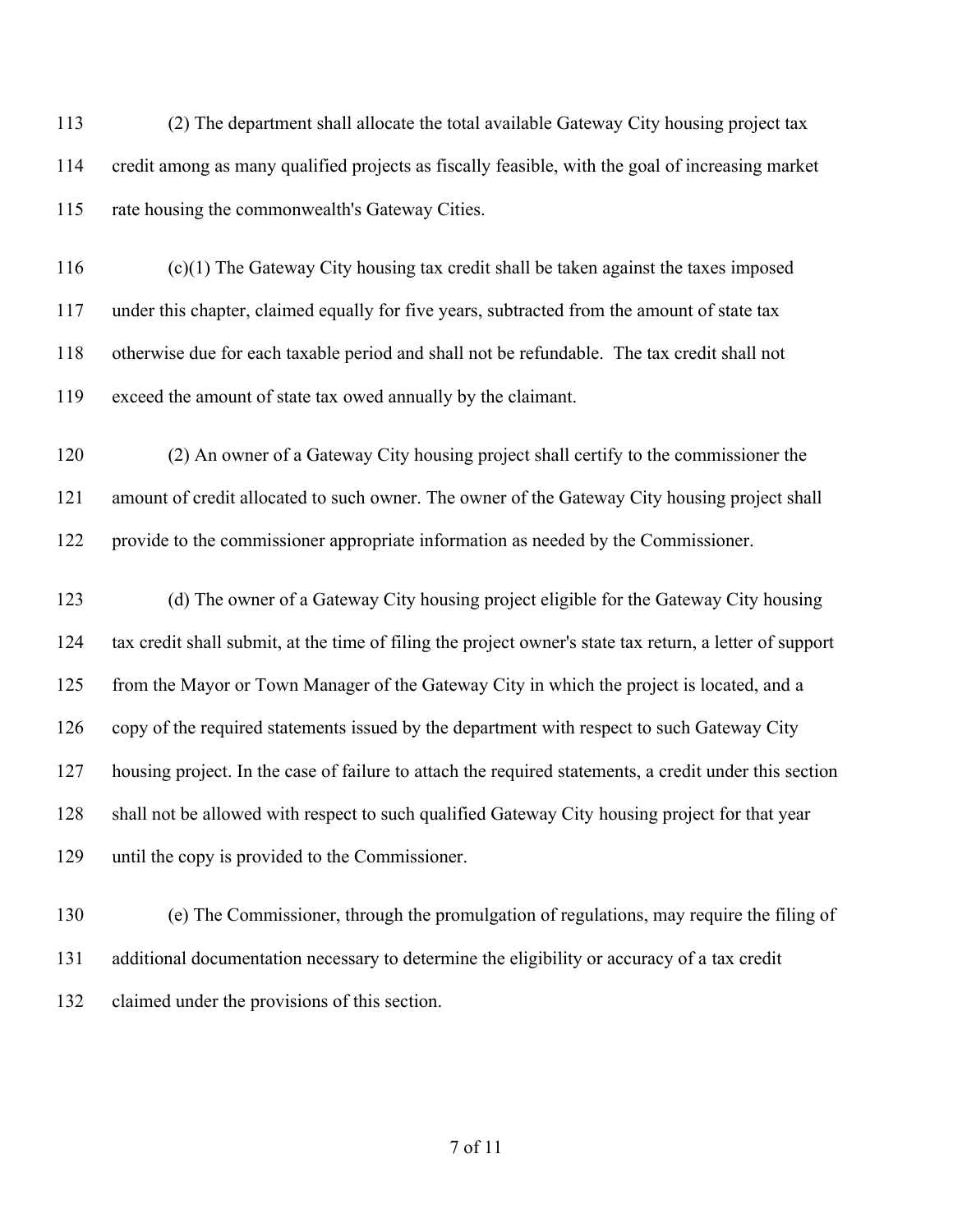(f)(1) All or any portion of tax credits issued in accordance with the provisions of this section may be transferred, sold or assigned to parties who are eligible under the provisions of paragraph (1) of subsection (c).

 (2) An owner or transferee desiring to make a transfer, sale or assignment as described in paragraph (1) of subsection (f) shall submit to the Commissioner a statement which describes the amount of Gateway City housing tax credit for which such transfer, sale or assignment of Gateway City housing tax credit is eligible. The owner shall provide to the commissioner appropriate information so that the housing tax credit can be properly allocated.

 (3) In the event that recapture of Gateway City housing tax credits is required, any statement submitted to the commissioner as provided in paragraph (2) of subsection (f) shall include the proportion of the Gateway City housing tax credit required to be recaptured, the identity of each transferee subject to recapture and the amount of credit previously transferred to such transferee.

 (4) The commissioner, in consultation with the department, shall promulgate regulations necessary for the administration of the provisions of paragraph (f).

 (g) The department, in consultation with the commissioner, shall monitor and oversee compliance with the Gateway City housing tax credit program and may promulgate regulations requiring the filing of additional documentation deemed necessary to determine continuing eligibility for the Gateway City housing tax credit. The department or the commissioner shall report specific occurrences of noncompliance to appropriate state, federal and local authorities.

Section 7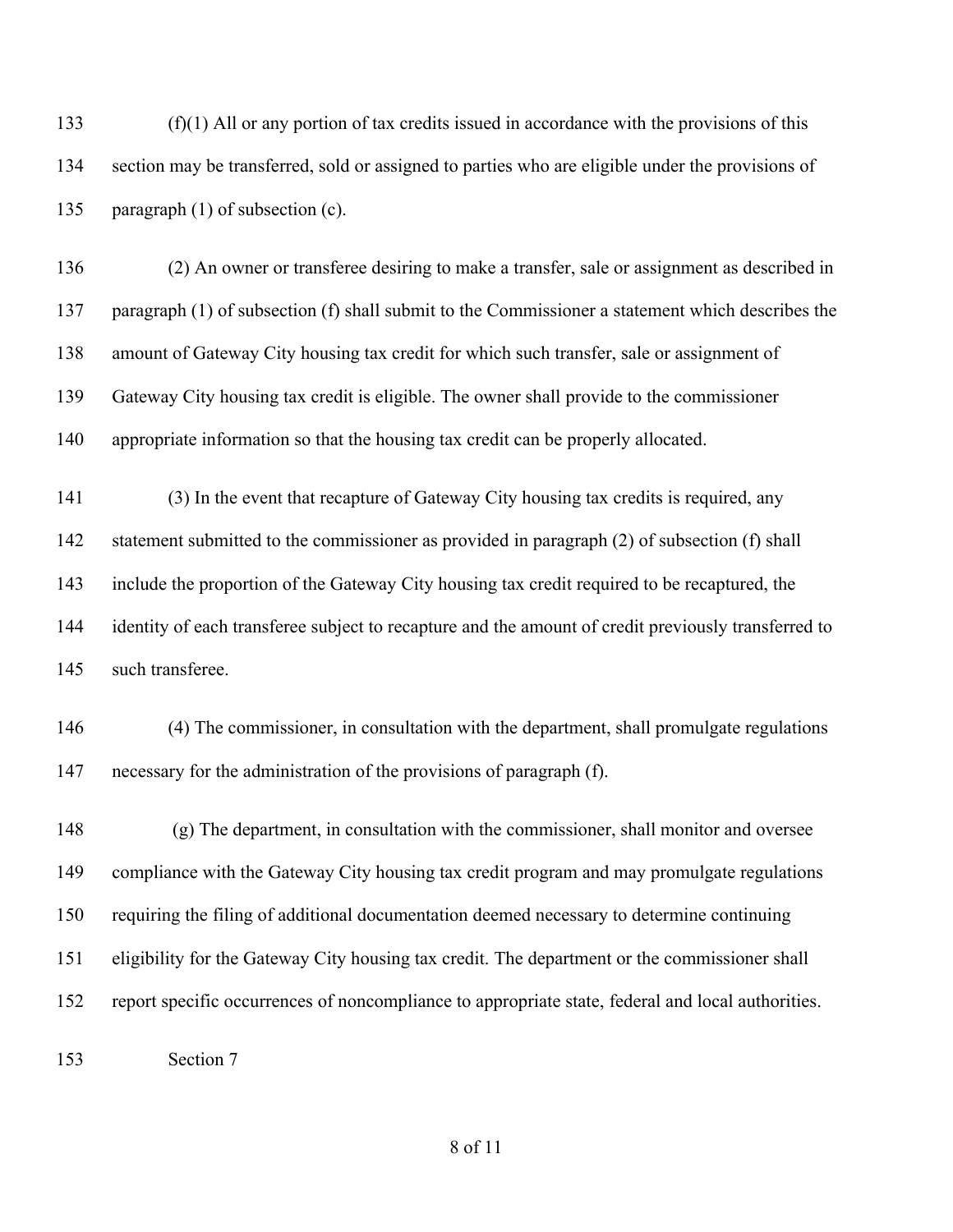Chapter 62 is hereby amended by adding the following section:

| 155 | Definitions                                                                                     |
|-----|-------------------------------------------------------------------------------------------------|
| 156 | For the purposes of this section, unless the context clearly requires otherwise, the            |
| 157 | following words shall have the following meanings:-                                             |
| 158 | "Certified housing structure", a housing structure within a Gateway City Housing                |
| 159 | Rehabilitation Zone which meets the rehabilitation requirements set forth by the Department of  |
| 160 | Housing and Community Development.                                                              |
| 161 | "Department", the department of housing and community development, or its successor             |
| 162 | agency.                                                                                         |
| 163 | "Gateway City", a municipality as defined by Chapter 23A                                        |
| 164 | "Gateway City Rehabilitation Zone", an area of a Gateway City designed pursuant to              |
| 165 | Subsection (b)                                                                                  |
| 166 | "Qualified rehabilitation expenditure" means any amount that is properly chargeable to          |
| 167 | the homeowner, is expended in the rehabilitation of a structure that, by the end of the taxable |
| 168 | year in which the certified rehabilitation is completed, is a certified heritage structure, is  |
| 169 | expended in compliance with a plan of proposed rehabilitation that has been approved by the     |
| 170 | Department, and is not funded, financed, or otherwise reimbursed by any state or local grant,   |
| 171 | grant made form the proceeds of tax-exempt bonds issued by the Commonwealth, a political        |

subdivision of the Commonwealth, State tax credit other than the tax credit provided for under

subdivision of the Commonwealth, or an instrumentality of the Commonwealth or of a political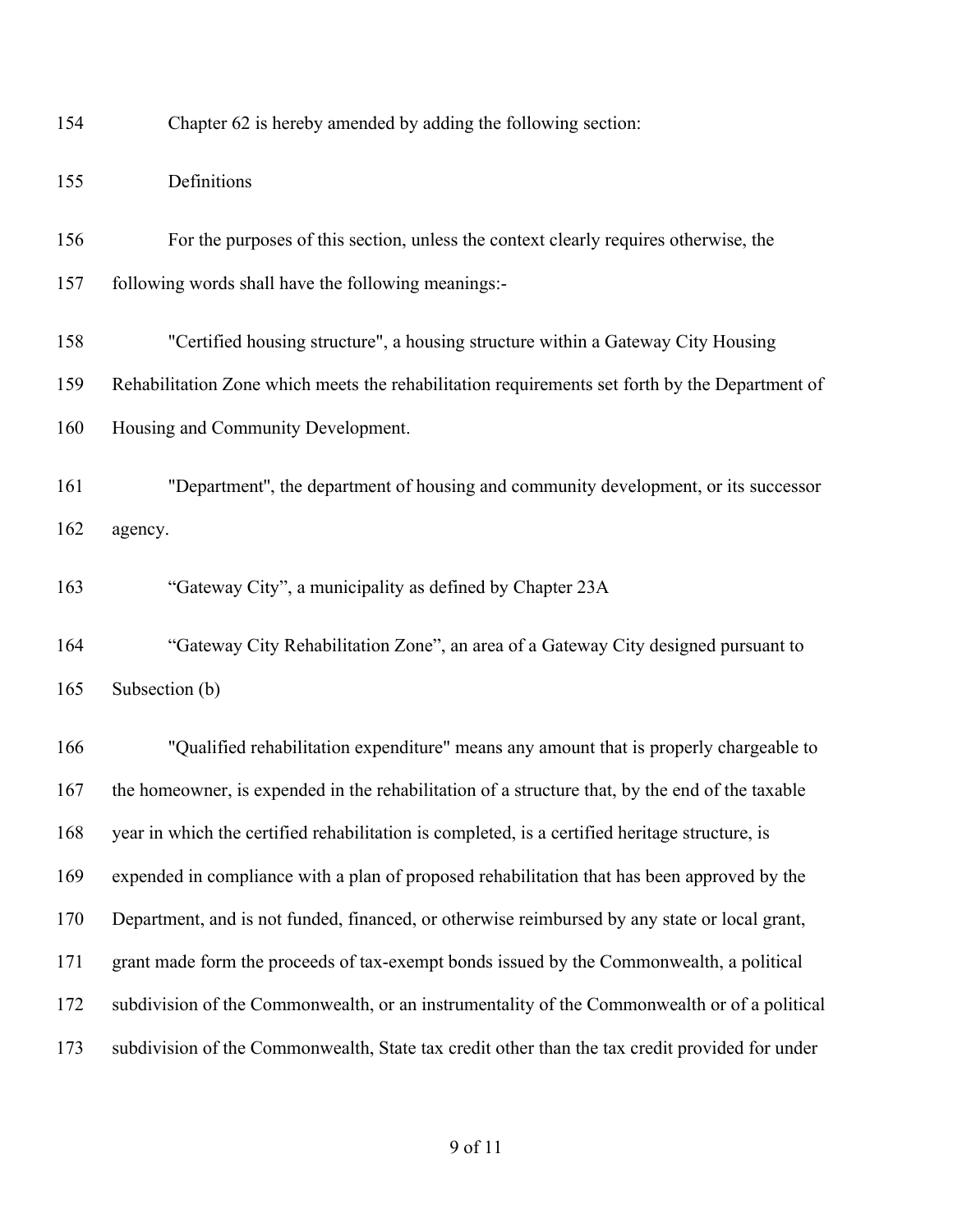the Act, or other financial assistance from the Federal government, the Commonwealth, or a political subdivision of the Commonwealth.

 "Rehabilitation" means the process of returning a structure to a state of utility, through repair or alteration, which makes possible an efficient use while preserving those portions and features of the structure and its site and environment which make the structure and its site and environment historically, architecturally, or culturally significant.

"Secretary" means the Secretary of Housing and Economic Development.

 "Substantial rehabilitation" means rehabilitation of a structure for which the qualified rehabilitation expenditures, during the 24-month period selected by the taxpayer ending with or within the taxable year, exceed \$5,000

 "Taxpayer" means resident of the Commonwealth that makes qualified rehabilitation expenditures.

 There shall be a Gateway City Homeowner Rehabilitation Tax Credit. The Secretary, or her designee, in an agreement with the Gateway City shall establish a Gateway City Rehabilitation Zone within which homes will be eligible for the Gateway City Homeowner Rehabilitation Tax Credit. The Secretary shall establish standards to determine an application process by which a taxpayer may request the Gateway City Homeowner Rehabilitation Tax Credit. The application shall include proof of ownership, rehabilitation plans, estimated rehabilitation expenses, and any other information he needs to be able to award the Gateway City Homeowner Rehabilitation Tax Credit.